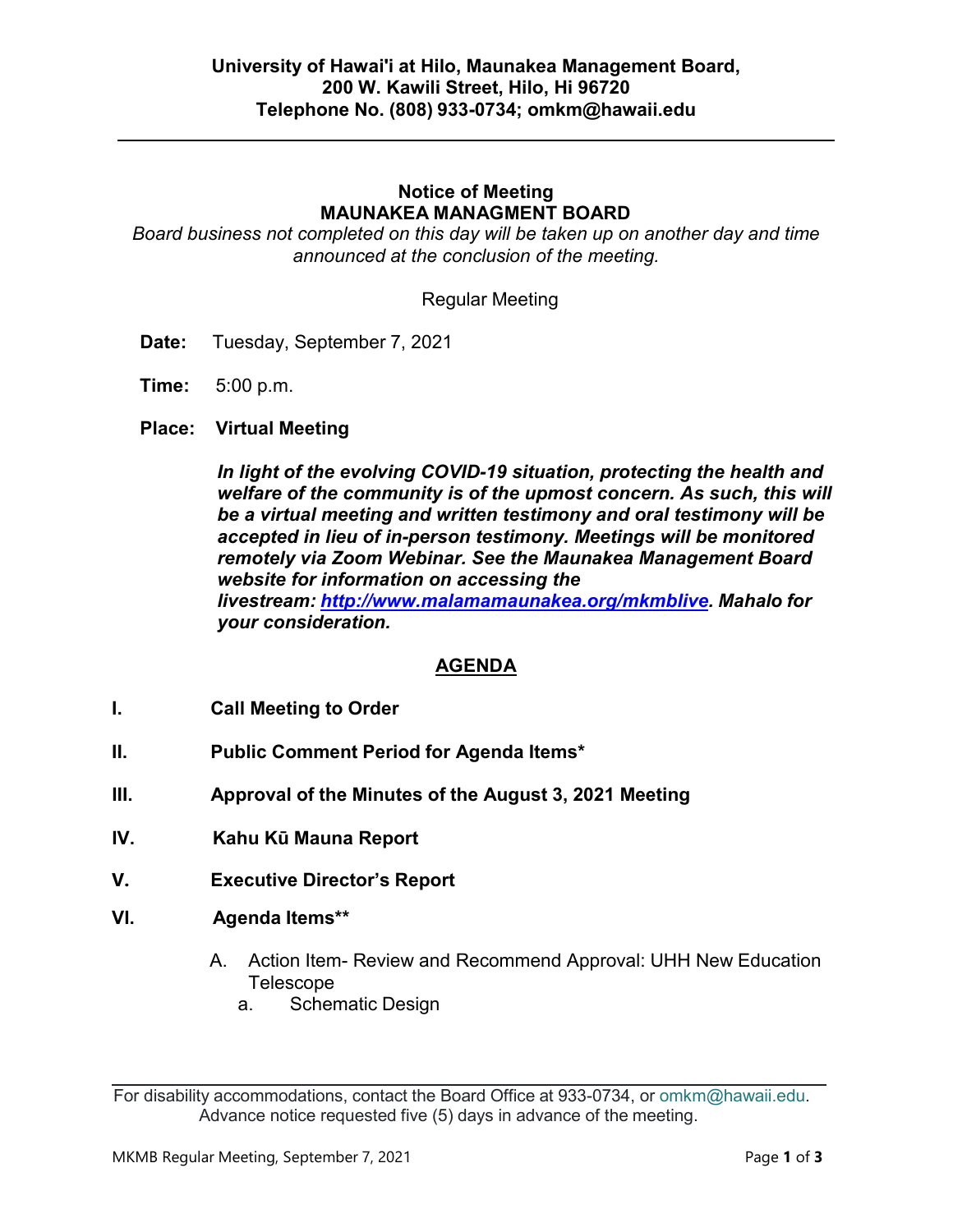- B. Action Item- Review and Recommend Approval: Observatory **Projects** 
	- a. Keck Guardrails
	- b. Gemini Solar Calibrator
	- c. Keck Solar Calibrator
	- d. IRTF Chlorine Monoxide Monitor Relocation

**VII. Executive Session to consult with the Board's attorney on questions and issues pertaining to the Board's powers, duties, privileges, immunities, and liabilities pursuant to HRS §92-5(a)(4), regarding MKMB Membership and Community Engagement.**

#### **VIII. Announcements**

A. Next Meeting: October 5, 2021, at a location to be determined

## **IX. Adjournment**

If the need arises with respect to any item on the agenda, the Board may elect to convene in executive session pursuant to Sections 92-4 and 92-5 (a)(4), Hawaii Revised Statutes, to consult with the Board's attorney on questions and issues pertaining to the Board's powers, duties, privileges, immunities, and liabilities.

# **\*HOW TO PROVIDE TESTIMONY**

# **Oral Public Testimony**

If you would like to provide oral public testimony during this meeting, please submit a request to [mkmb-testimony-grp@hawaii.edu](mailto:mkmb-testimony-grp@hawaii.edu) and identify the agenda item you would like to provide oral public testimony **by 2:00 p.m. Tuesday, September 7, 2021.** You will be notified by email receipt of your request and instructions on how to participate.

# **Written Public Testimony**

In addition to oral public testimony during the meeting, the MKMB welcomes public participation through the submission of written testimony by any of the following options:

via email sent to  $m$ kmb-testimony-grp@hawaii.edu

• via regular mail sent to Center for Maunakea Stewardship, 640 N. Aohoku Place, Hilo, HI 96720

For disability accommodations, contact the Board Office at 933-0734, or [omkm@hawaii.edu.](mailto:OMKM@hawaii.edu) Advance notice requested five (5) days in advance of the meeting.